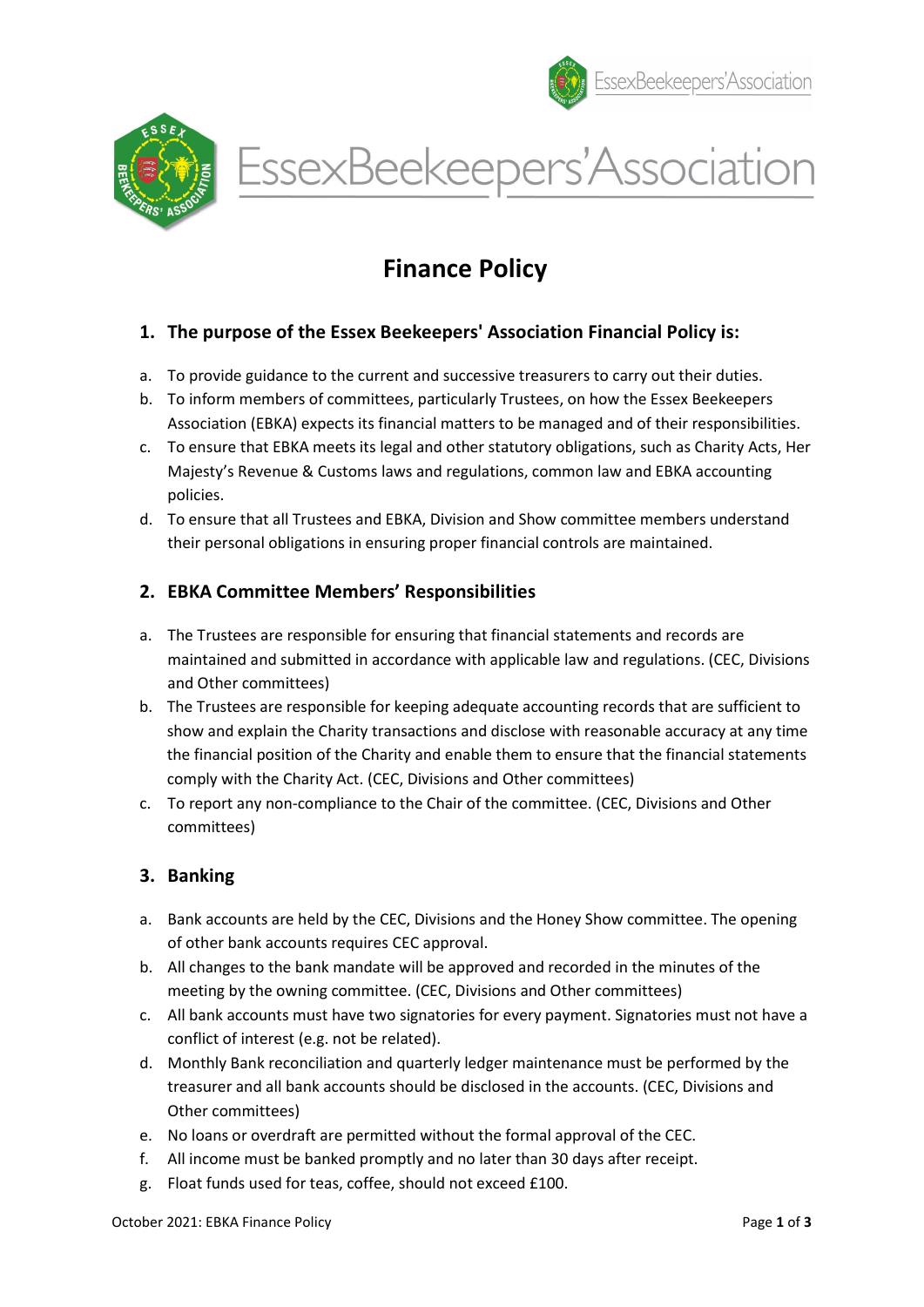

- h. Blank cheques should never be signed: all cheques should have the correct PAYEE name, date and amount included on the cheque before being signed.
- i. No payments should be signed or approved either by cheque or online without sight of the authorised invoice or payment request.

### 4. Expenditure

- a. Expenditure must be in support of the charitable objectives of the EBKA.
- b. All payments must be approved and minuted by the committee owning the bank account prior to the expenditure being committed.
- c. Routine payments may be pre-authorised annually by the owning committee.
- d. Cash payments are to be minimised and may not exceed £50 each.
- e. A maximum of 4 payments per year, not exceeding £100, may be made with just the approval of the chair and treasurer (e.g. Funeral Flowers).
- f. Treasurers must keep adequate accounting records that are sufficient to show and explain all expenditure.

#### 5. Other

- a. The EBKA financial year coincides with the calendar year.
- b. All accounts are to be of the Receipts and Payments type.
- c. The EBKA asset management policy applies throughout the organisation.
- d. All accounts should follow the preferred format in Appendix 3, as far as practicable.
- e. Treasurers are expected to adhere to the EBKA financial timetable in Appendix 1.
- f. All accounts are to be audited according to EBKA's Guidelines for Examining Divisional Accounts in Appendix 2.
- g. The CEC treasurer will use Charities Online to claim tax repayments for Gift Aid and is the only person authorised to submit Gift Aid or other tax repayment claims on behalf of EBKA and its divisions.
- h. Further relevant financial guidance is offered by the Charity commission and HMRC.
- i. To comply with the Charity Commission's trading regulations, Trustees will follow government guidance: https://www.gov.uk/guidance/charities-and-trading. In particular, "When your charity's trading does not relate to your charity's primary purpose, it may still be exempt from tax if the turnover is below the small trading tax exemption" therefore, at each CEC meeting, Divisional Voting Members are responsible for reporting divisional trading activity, even if none has occurred.

#### Appendix 1

EBKA Treasurer's Timetable

#### Appendix 2

Guidelines for Examining Divisional Accounts

Appendix 3 Standard Accounts Format